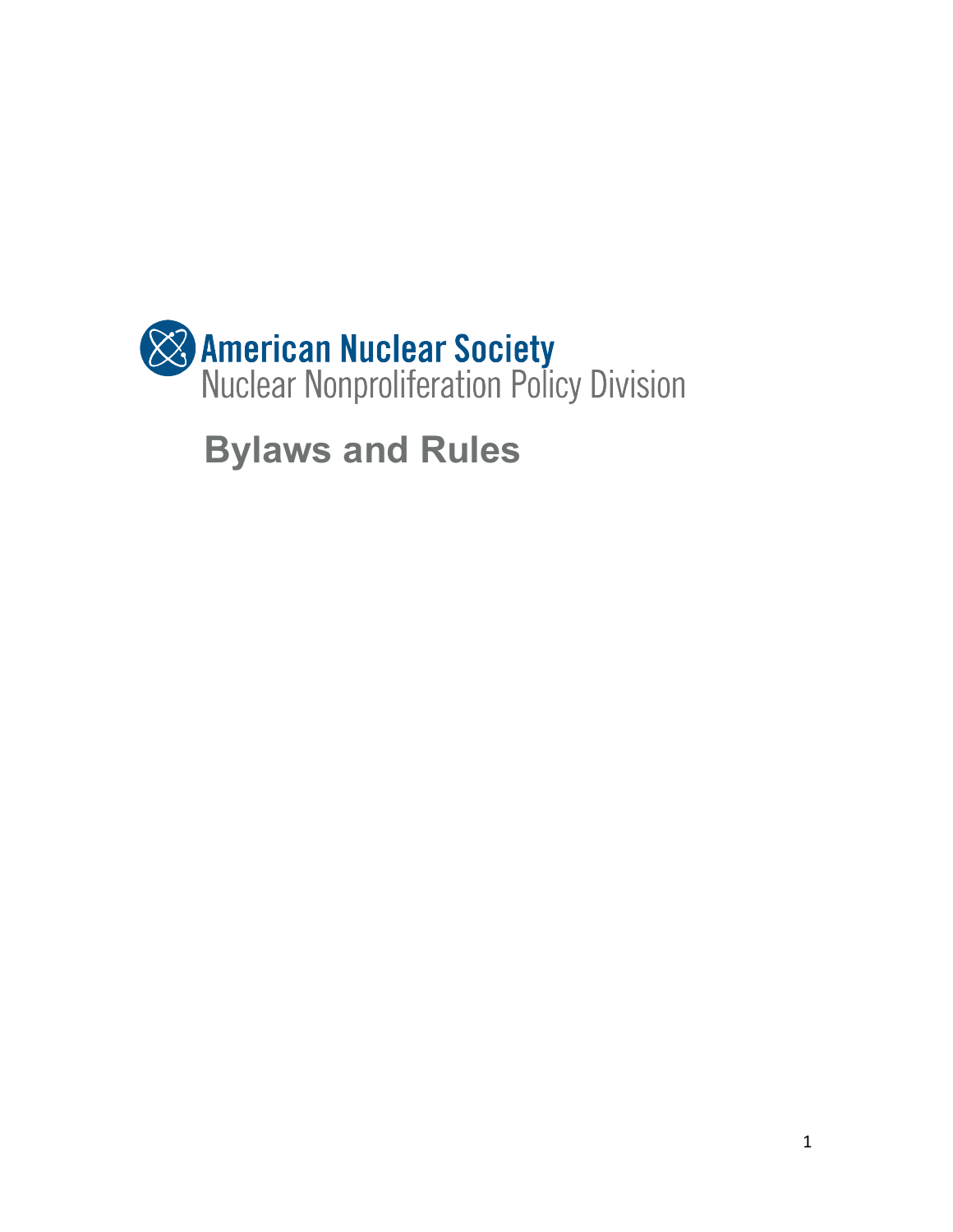#### **AMERICAN NUCLEAR SOCIETY**

## **Bylaws & Rules for** NUCLEAR NONPROLIFERATION POLICY DIVISION (NNPD)

#### **April 2022**

## **Table of Contents**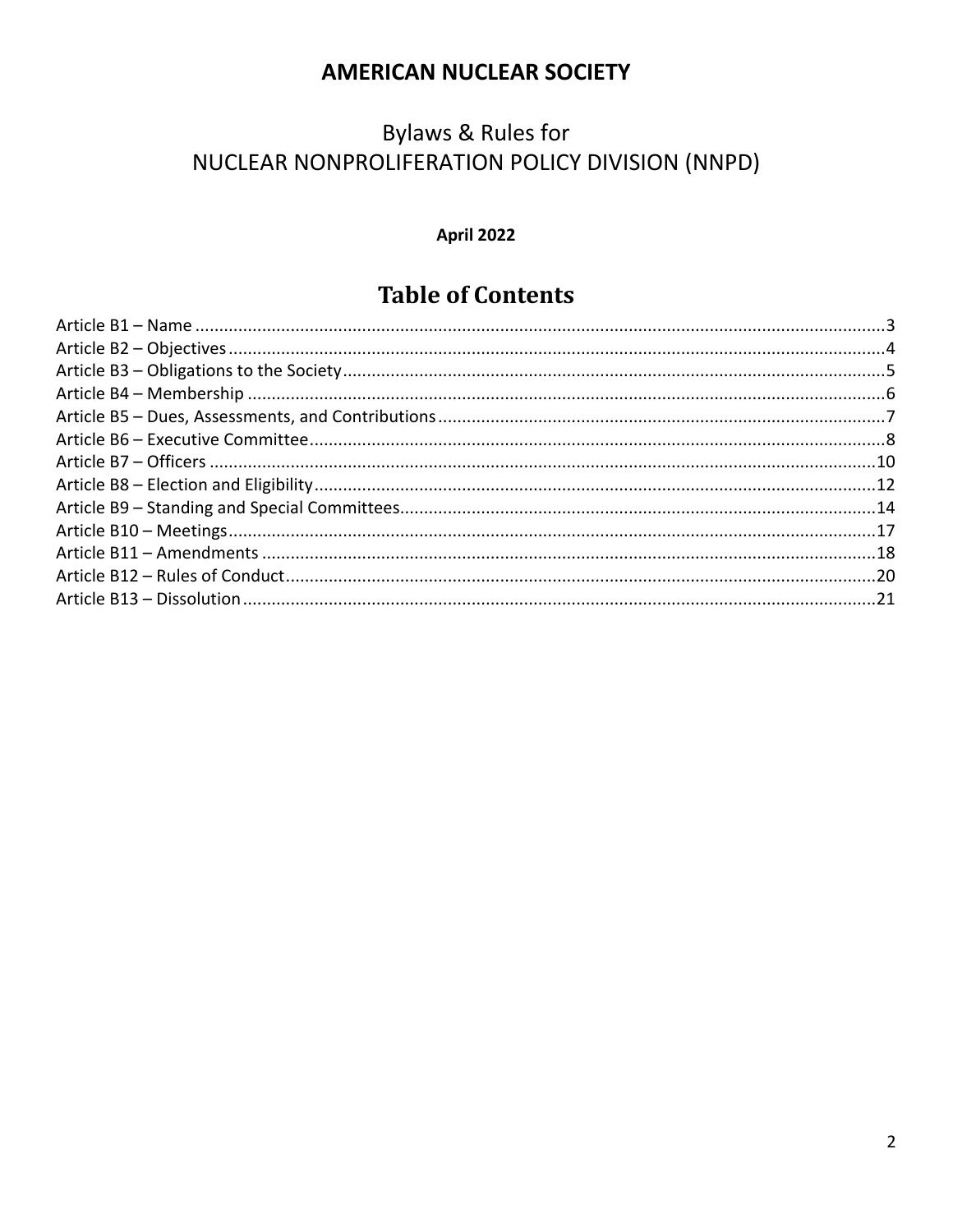<span id="page-2-0"></span>

| <b>Article B1 - Name</b>                                 | R <sub>1</sub> – Name                   |
|----------------------------------------------------------|-----------------------------------------|
| 1.1 The official designation shall be the Nuclear        | 1.1 The official name of the Nuclear    |
| Nonproliferation Policy Division of the American Nuclear | Nonproliferation Policy Division of the |
| Society, Incorporated, hereinafter referred to as the    | American Nuclear Society may also be    |
| Division and Society, respectively.                      | referred to herein as the NNPD.         |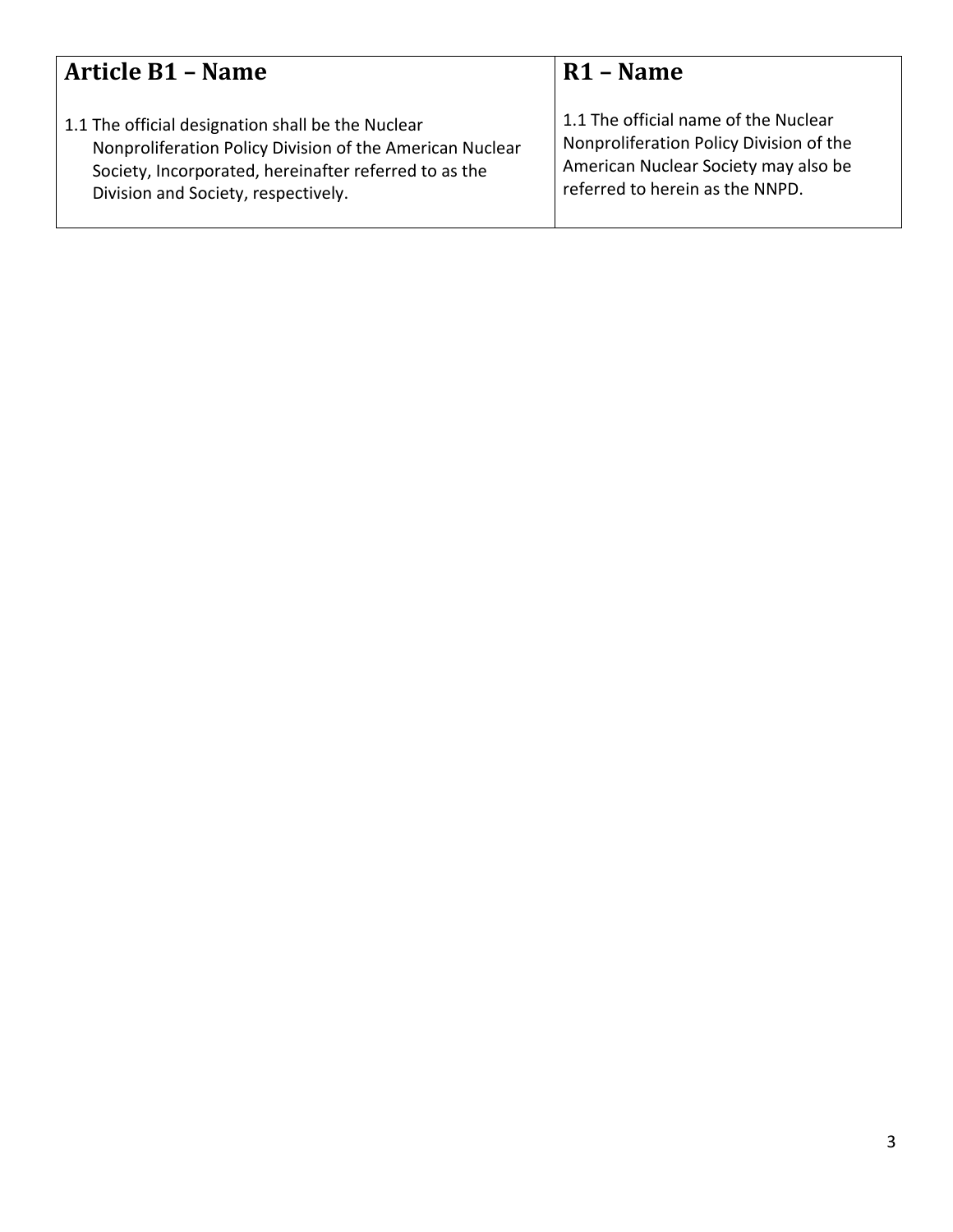# <span id="page-3-0"></span>**Article B2 – Objectives**

- 2.1 The objectives of the NNPD shall be consistent with the objectives of the Society, as set forth in its Certificate of Incorporation and in Article B2 of its Bylaws and Rules, principally, the "advancement of science and engineering relating to the atomic nucleus and of allied sciences and arts".
- 2.2 The NNPD shall provide, through a group of members of any grades particularly interested in the Division's area of nuclear science or technology, a means to promote the sciences and arts of that area, within the scope of the Society.
- 2.3 The NNPD's area of nuclear science or technology includes: promoting the peaceful use of nuclear technology while simultaneously preventing the diversion and misuse of nuclear material and technology through appropriate safeguards and security, and promotion of nuclear nonproliferation policies.
- 2.4 To further its objectives, the NNPD shall: a. hold meetings, or conduct other activities, in accordance with the stated policy of the Society for the presentation and discussion of professional ideas relating to the Division's area of nuclear science or technology; b. disseminate knowledge and information in the Division's area of nuclear science or technology through discussions, public meetings, electronic media, academic presentations and other means of information exchange; c. encourage the formation of closer professional, and, as appropriate, personal relations among the members; d. cooperate with other scientific and professional groups having related objectives.

## **R2 – Objectives**

2.4 In order to achieve the mission outlined in Article 2.3, the NNPD will: a. promote policy that discourages the proliferation of nuclear technology and material to inappropriate entities; b. provide information to ANS members, the technical community at large, opinion leaders, and decision makers to improve their understanding of nuclear nonproliferation issues; c. become a recognized technical resource on nuclear nonproliferation, safeguards, and security issues; d. serve as the integration and coordination body for nuclear nonproliferation activities in the Society; and e. work cooperatively with other

Divisions of the Society to achieve these objectives.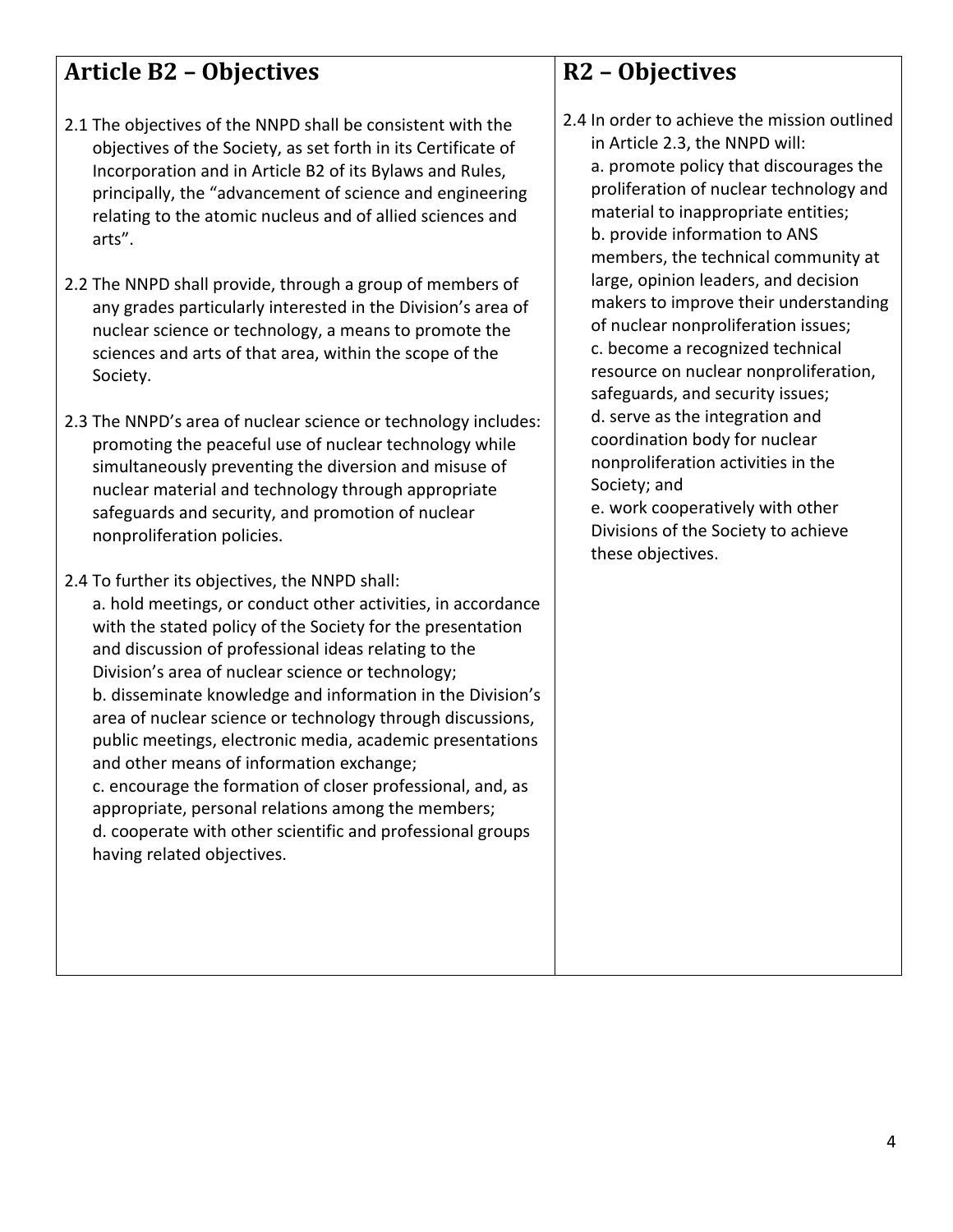#### <span id="page-4-0"></span>**Article B3 – Obligations to the Society** 3.1 The activities of the NNPD and its members shall be governed by the provisions of these Bylaws which shall be in accord with the provisions of the Certificate of Incorporation and the Bylaws and Rules of the Society. The NNPD shall be in operated in accordance with the Certificate of Incorporation of the Society and their respective Bylaws, Rules, Procedures, and Policies. 3.2 In the event of a conflict, the Society's Bylaws, Rules, Procedures, and Policies shall take precedence over the Bylaws and Rules of the NNPD. 3.3 The NNPD shall not have authority to act for or in the name of the Society. No action, obligation, or expression of the NNPD shall be considered an action, obligation, or expression of the Society as a whole. A statement to the effect that the NNPD assumes sole responsibility for the contents shall be imprinted on any publication regarding an action, obligation, or expression with respect to the Society, issued by the Division. The NNPD may use its website for this purpose. 3.4 The financial affairs of the NNPD shall be conducted in such manner that the NNPD shall be financially independent and shall not rely on support from Society funds above the limit authorized by the Board of Directors for each Division. The NNPD may meet its financial obligations in accordance with the provisions in Article B5. 3.5 The NNPD shall not represent any opinion or position in any matter technical or non-technical as being the official position of the Society or any of its subdivisions without prior approval of the Board of Directors. 3.6. The Secretary of the NNPD shall file with the Executive Director of the Society copies of the minutes the NNPD Executive Committee meetings in accordance with B7.4. The Treasurer of the NNPD shall file with the Executive Director of the Society a copy of the Division Annual Budget in accordance with B7.6. **R3 – Obligations to the Society**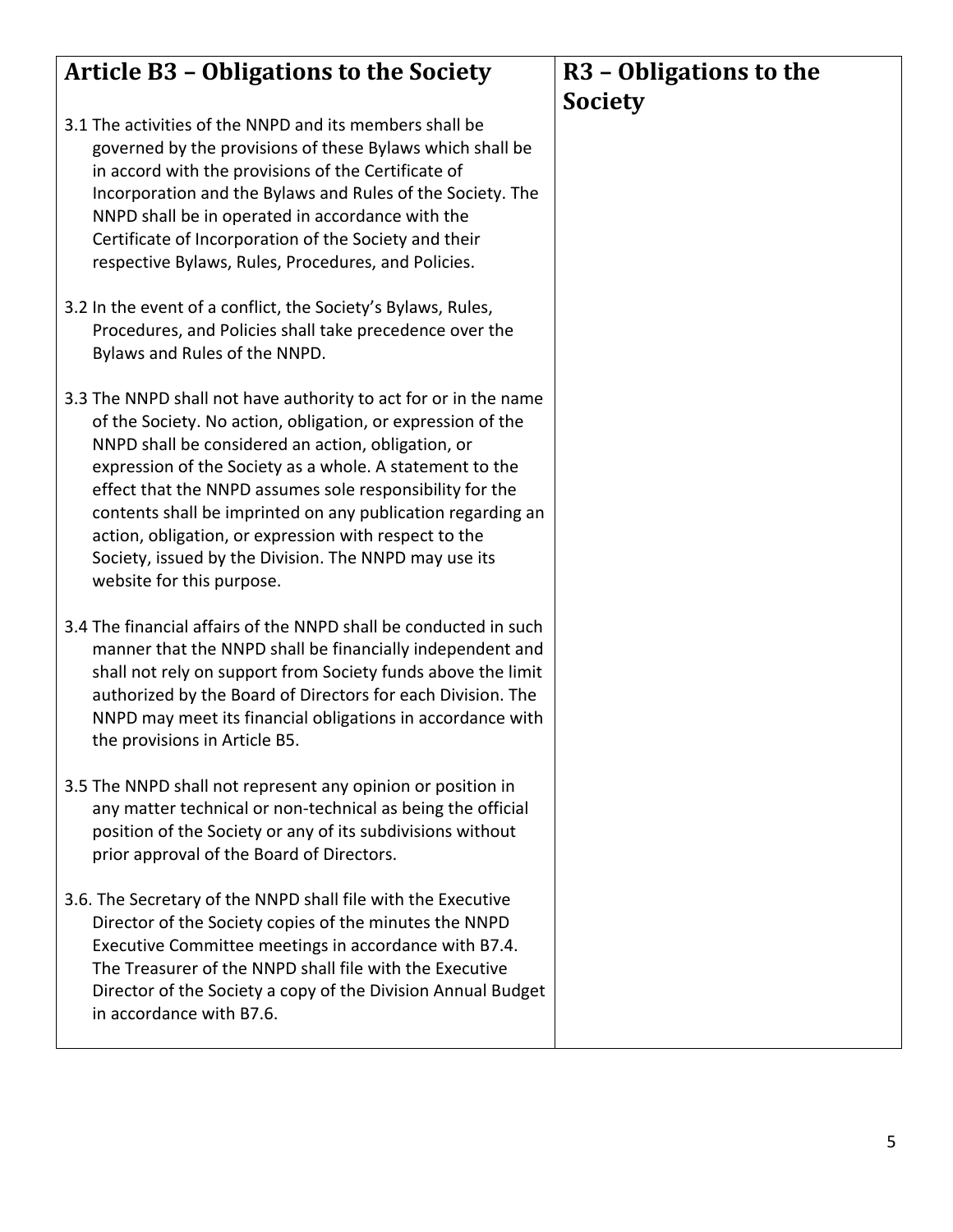# <span id="page-5-0"></span>**Article B4 – Membership**

- 4.1 Members in good standing in the Society shall be eligible to become members of the Division.
- 4.2 Student members in good standing in the Society shall be eligible for membership in the Division. As such, they are eligible to vote on Division matters and may serve on the Executive Committee and as Officers in the Division except for the positions of Chair and Vice-Chair.
- 4.3 Society members who desire to become members of the NNPD shall so indicate on the dues billing form issued annually to all Society members by the Executive Director. Society members desiring to join at other times may do so by notifying the Executive Director and paying the associated fee, if necessary.
- 4.4 Society members who desire to terminate their membership in the NNPD shall so indicate on the annual dues billing form. Society members desiring to resign at other times may do so by notifying the Executive Director. Upon resignation, the member's name shall be dropped from the NNPD roster and mailing list.
- 4.5 The names and addresses of all members initially comprising a Technical Group shall be furnished by its Executive Committee to the Executive Director of the Society. Initial Executive Committee membership of new Technical Groups is enumerated in Section B6.2.
- 4.6 At the discretion of the Executive Committee, the NNPD may enroll non-Society members as "NNPD Participants" for a non-renewable period of up to two years. NNPD Participants shall be "non-Society" members who qualify by submitting an application and paying a fee for an amount and via a path approved by the Executive Committee of any Professional NNPD voluntarily choosing to enroll them. NNPD Participants may be entitled: 1) to receive newsletters and notices of activities of the NNPD and 2) to participate as non-Society members in NNPD activities excluding voting and holding elective or appointed offices in the Division. NNPD Participants shall be encouraged to apply for Society membership.

# **R4 – Membership**

- 4.2 Student Members of the Society shall be eligible for membership in the Division. Student Members have the right to vote on Division matters. Student Members are eligible to hold positions on the Executive Committee except for the positions of Chair and Vice-Chair.
- 4.5 Bylaw 4.5 is not applicable to NNPD.
- 4.6 The NNPD encourages the involvement of NNPD Participants. NNPD Participants need not meet the education and experience requirements that are established for accredited membership in the Society. Unless otherwise specified by the Society, a simple letter of request may suffice as an application for NNPD Participant status. The Executive Committee shall set dues and conditions of Participant status upon recommendation by the Membership Committee.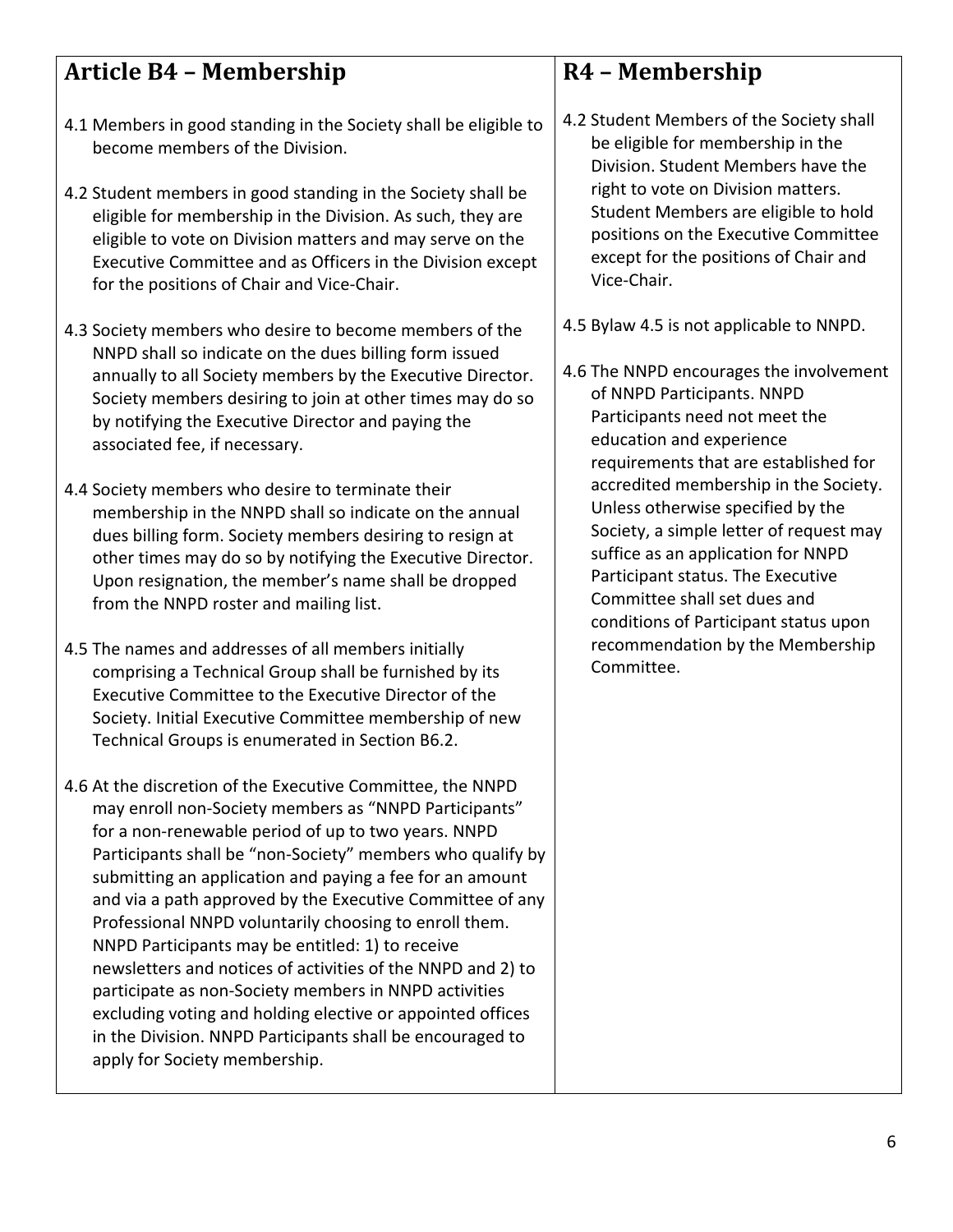### <span id="page-6-0"></span>**Article B5 – Dues, Assessments, and Contributions**

- 5.1 The NNPD may collect dues from its members as provided in the NNPD Rules. The dues for membership in NNPD shall be shown on the annual statement sent to each member of the Society by the Executive Director.
- 5.2 The NNPD may levy special and reasonable assessments to implement the sponsorship of special or topical meetings when authorized by affirmative vote of not fewer that twothirds (2/3) of the members present at a regular or special meeting called in accordance with these Bylaws.
- 5.3 The NNPD may also accept non-compulsory financial contributions, but solicitation and acceptance of such contributions shall be subject to the written approval by the Board of Directors and the Executive Director.
- 5.4 The funds derived from these and from any other authorized sources shall be disbursed for the NNPD by the Executive Director of the Society in response to requests from the Treasurer and Chair and in accordance with the annual operating budget prepared by the Finance Committee of the NNPD and subject to the limitation stipulated in Article B3.4 of these Bylaws.

### **R5 – Dues, Assessments, and Contributions**

5.1 NNPD shall not collect dues separate from those collected by the Society.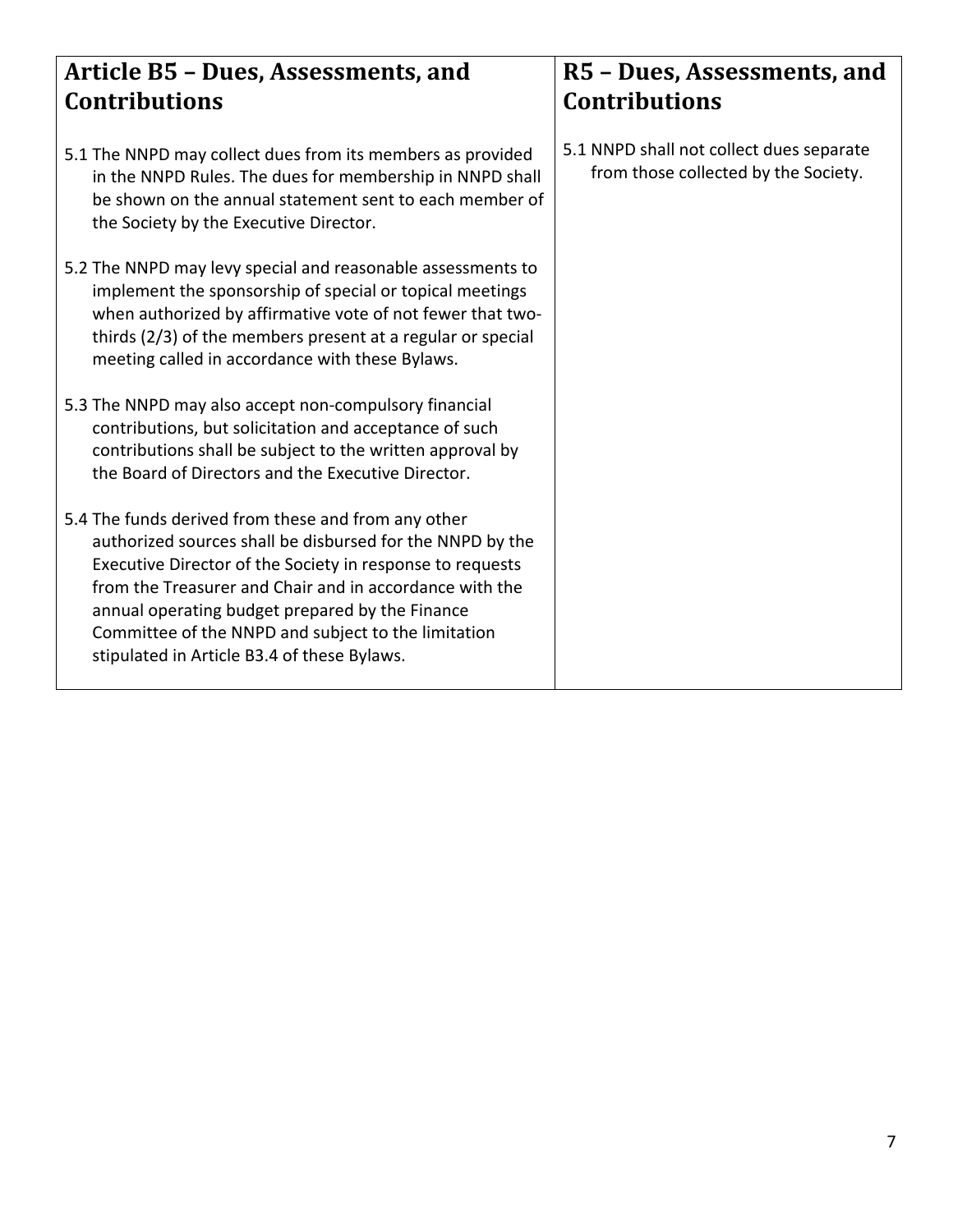# <span id="page-7-0"></span>**Article B6 – Executive Committee**

- 6.1 The NNPD shall be managed by an Executive Committee. This Committee shall constitute the governing body of the NNPD and shall have power to act for the NNPD in all matters, subject to these Bylaws and to the Certificate of Incorporation and the Bylaws and Rules of the Society.
- 6.2 The Executive Committee of the NNPD shall consist of not fewer than six (6) members. The members elected at large shall have terms not exceeding four (4) years and the term designated for each shall commence at the close of the Annual meeting of the Society. The terms of the members shall be staggered so as to maintain effective continuity of experience in conducting the affairs of the NNPD and in performing the duties of the Executive Committee. The Chair of the NNPD most recently retired shall be an exofficio member with voting privileges. The Chair of the Professional Divisions Committee of the Society shall be an ex-officio member without vote. The Chair of the NNPD shall be the Chair of the Executive Committee, and other Officers, as defined in Articles B7.2 through B7.6, shall also serve on the Executive Committee. A quorum shall be a majority of the voting members of the Executive Committee.

For a Technical Group, the initial Executive Committee shall be composed of not fewer than six (6) members elected by the petitioners. This committee shall be subject to approval by the Professional Divisions Committee and by the Board of Directors at the time of approval for organization. The initial Executive Committee of the Division shall be the Executive Committee of the predecessor Technical Group.

- 6.3 Any vacancy among the Officers or on the Executive Committee occurring during their terms shall be filled to complete the vacated term, as specified in the Division Rules, except that a vacancy in the office of Chair shall be filled by the Vice-Chair (the designated Chair-Elect if there is more than one Vice-Chair), who shall continue also to perform the duties of Vice-Chair until installed as Chair for the following year.
- 6.4 The Executive Committee may remove members missing more than two (2) consecutive meetings, unless

### **R6 – Executive Committee**

- 6.1 The Executive Committee may empower Officers or members of the Executive Committee to act specifically on its behalf in certain matters.
- 6.2 Composition and Term of Office a. The Executive Committee of the NNPD shall consist of not more than twenty (20) members including the Officers, the elected at large members, and ex-officio members. b. Term of Office - The term of office

for at large Executive Committee members, who are elected (including those elected as Student Members), shall be three (3) years.

c. Student Officers - Without limiting the actual number of Student Members permitted on the Executive Committee under Article B4.2 of the Bylaws, one position on the Executive Committee shall be specifically designated to be filled by a Student Member. Transition of the incumbent from Student Member to Member status shall not affect the Term of Office, but will prompt the designated position to be filled by a Student Member in the next regular election.

6.3 Filling of vacancies:

a. A vacancy among the Officers or on the Executive Committee may be declared because of death, resignation, or removal in accordance with Article B6.4.

b. Between elections, a vacancy shall be filled through appointment of an individual by the Chair, with an affirmative vote by two-thirds (2/3) of the Executive Committee members. c. An individual appointed to fill a vacancy on the Executive Committee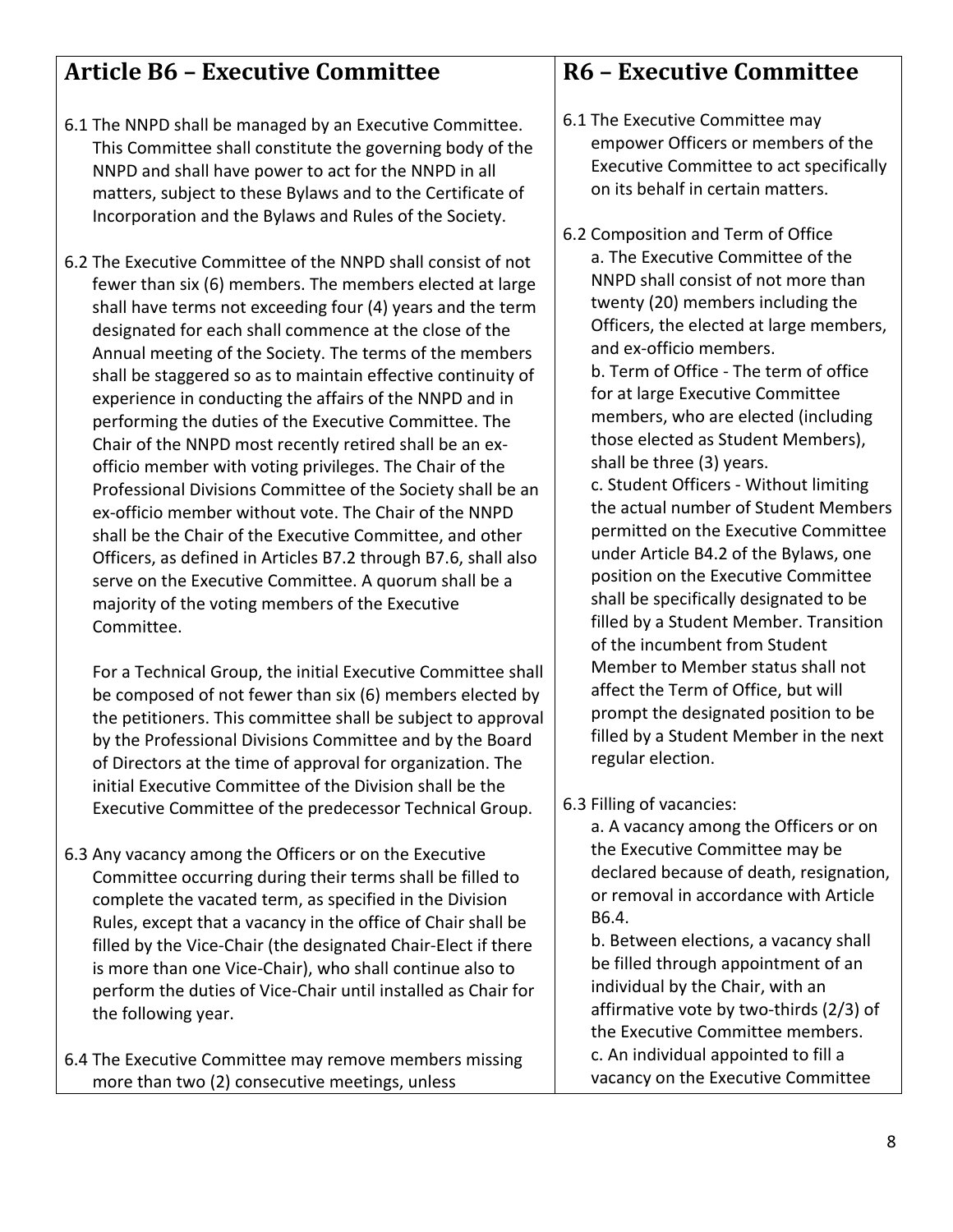| appropriate reasons are provided for missing such<br>meetings.                                                                                                                                                                                                                                                                                                                                                                                                                                                | shall serve for the remainder of the<br>original term.                                                                                                                                                                                                                        |
|---------------------------------------------------------------------------------------------------------------------------------------------------------------------------------------------------------------------------------------------------------------------------------------------------------------------------------------------------------------------------------------------------------------------------------------------------------------------------------------------------------------|-------------------------------------------------------------------------------------------------------------------------------------------------------------------------------------------------------------------------------------------------------------------------------|
| 6.5 In order to provide for handling the affairs of the NNPD, the<br>Executive Committee shall prepare and adopt, in<br>connection with these Bylaws, suitable Rules. NNPD Rules,<br>and proposed changes to them, must be reviewed for<br>consistency with Society Bylaws and Rules by the Bylaws<br>and Rules Committee of the Society. A copy of such Rules<br>shall then be filed with the Executive Director of the<br>Society. The procedure for amending the Rules shall be<br>specified in the Rules. | 6.4 Removal by Executive Committee: An<br>affirmative vote by two-thirds (2/3) of<br>the Executive Committee members is<br>required to remove, for non-<br>attendance or other good cause, an<br>Officer from office or an elected<br>member from the Executive<br>Committee. |
| 6.6 The Executive Committee shall meet at least twice each<br>year, once during the Annual Meeting and once during the<br>Winter Meeting of the Society, or as appropriate. Other<br>meetings (e.g. at Division-sponsored Topical Meetings) or<br>teleconferences, email communications, and by other<br>appropriate medium of the Executive Committee may be<br>called at any time by the Chair, or at the request of any<br>three or more members of the Committee.                                         |                                                                                                                                                                                                                                                                               |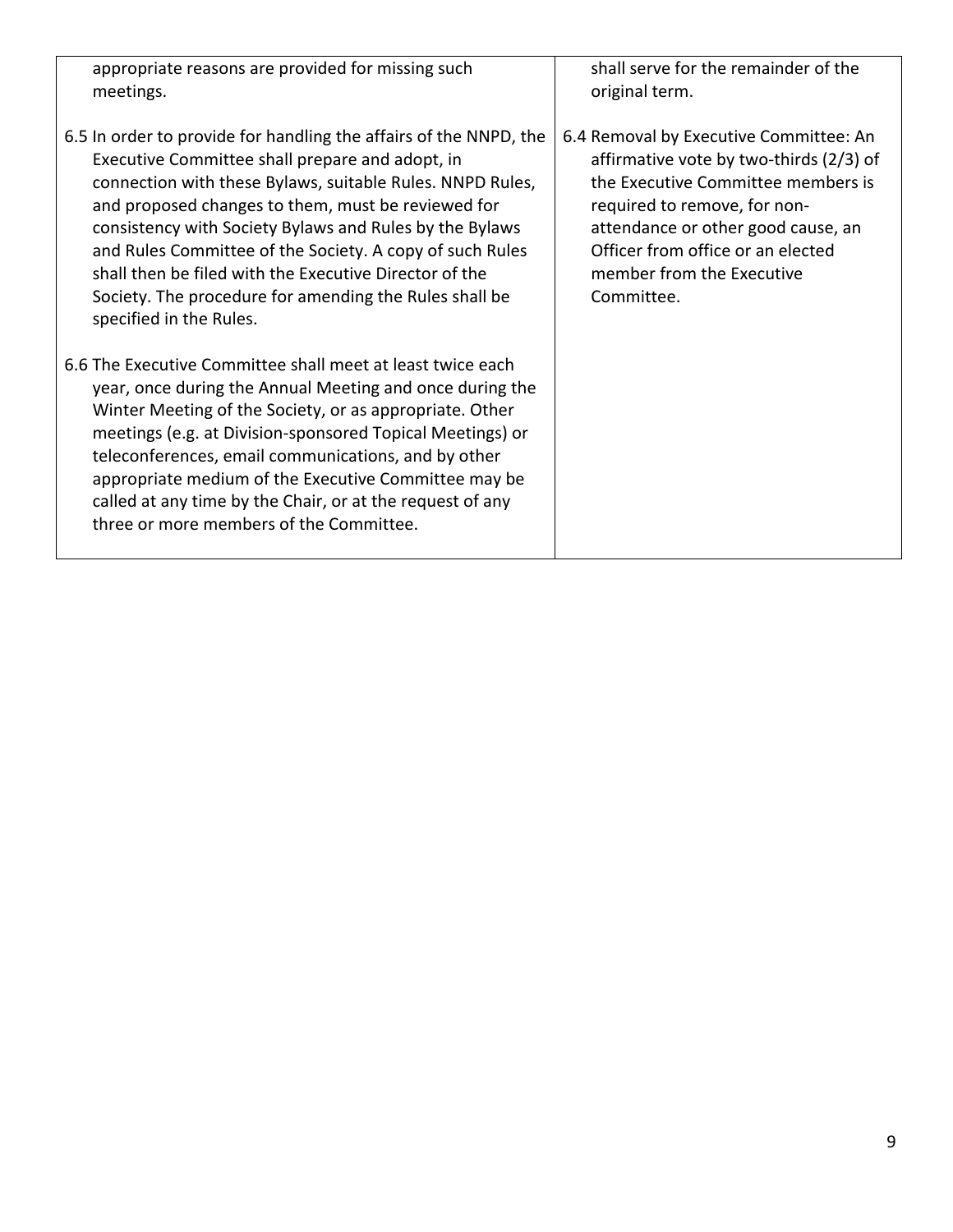# <span id="page-9-0"></span>**Article B7 – Officers**

- 7.1 The Officers of the NNPD shall be a Chair, at least one Vice-Chair, a Secretary, and a Treasurer. The duties of the Secretary and Treasurer may be combined into a single office (i.e., Secretary-Treasurer). All Officers shall hold their offices for a one-year or two-year term or until their qualified successors are elected or appointed.
- 7.2 The Chair and Vice-Chair of the NNPD shall be ex officio members, with voting rights, of the Society's Professional Divisions Committee as specified in Society Rule 7.1.4.
- 7.3The Vice-Chair (or one of them if there is more than one) at the time of election shall be designated Chair-Elect, and at the expiration of that term will automatically succeed to the office of Chair.
- 7.4 The Secretary or Secretary-Treasurer shall record and file with the Executive Director within thirty (30) days after the meeting date(s) the minutes of the NNPD Executive Committee meetings. Separate teleconference meetings minutes may be recorded by the NNPD and do not have to be filed with the Executive Director as long as Division actions executed electronically are recorded in the minutes of face-to-face meetings.
- 7.5 For Divisions that do not have a Treasurer, the Secretary-Treasurer shall also serve as a member of the Division's Finance committee, and shall be the responsible custodian of any special funds of the Division. The Secretary-Treasurer shall have the same duties as the Treasurer.
- 7.6 The Treasurer shall send the NNPD Annual Budget to the Executive Director after approval of the Executive Committee but before December 31.

### **R7 – Officers**

- 7.1 The Officers of the Division shall be a Chair, a Vice-Chair, a Secretary, and a Treasurer. The Vice-Chair shall be designated Chair-Elect. The Officers shall hold office for one year concurrently with the term of Officers of the Society or until their successors are elected or appointed.
- 7.2 Duties of the Chair:

a. The Chair shall have supervision over the affairs of the Division, subject to the direction of the Executive Committee, and shall be responsible for coordinating the work of the NNPD with the activities of the Society. b. The Chair shall be responsible for calling all meetings of the Executive Committee, shall preside over meetings of the Executive Committee and the Division, and shall have the power to perform other duties as may be provided in these Rules.

c. The Chair shall be responsible for representing the NNPD at the meetings of the Society Professional Divisions Committee and Society Board of Directors.

7.3 Designated Chair-Elect and Vice-Chair: a. The Vice-Chair shall be the designated Chair-Elect and, at the expiration of that term, will automatically succeed to the office of Chair. b. The Vice-Chair shall assist the Chair

in conducting the duties of the office. c. The Vice-Chair shall perform the duties of the Chair if the Chair is unable to serve.

7.4 Secretary:

- a. The Secretary shall act as custodian
- of the NNPD Bylaws and Rules and shall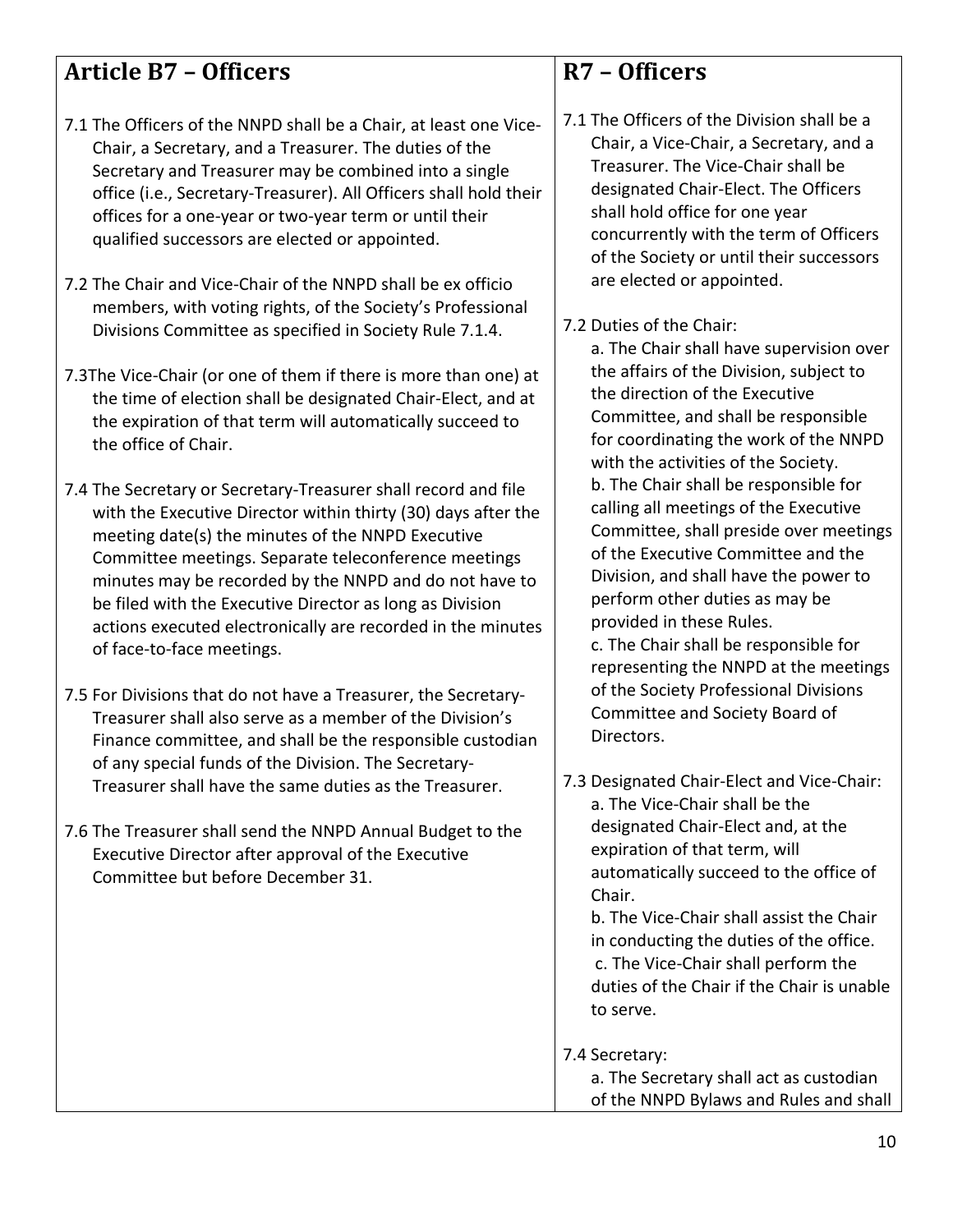keep records and minutes of the Division's activities.

b. The Secretary shall provide notices to NNPD members and for publicity releases, and shall be responsible for obtaining a roster of NNPD members from the Executive Director. c. In the absence or incapacity of the Chair and the Vice-Chair, the Secretary (if not a student member) shall be responsible for performing the duties of the Chair.

#### 7.5 Treasurer:

a. The Treasurer shall review the financial statements provided by the Society's staff and shall monitor the financial health of the Division. b. The Treasurer shall assist with the preparation of the Division's budget. c. The Treasurer shall advise the other Officers on issues of expenses and revenue.

d. In the absence or incapacity of the other Officers, the Treasurer (if not a student member) shall be responsible for performing the duties of the Chair.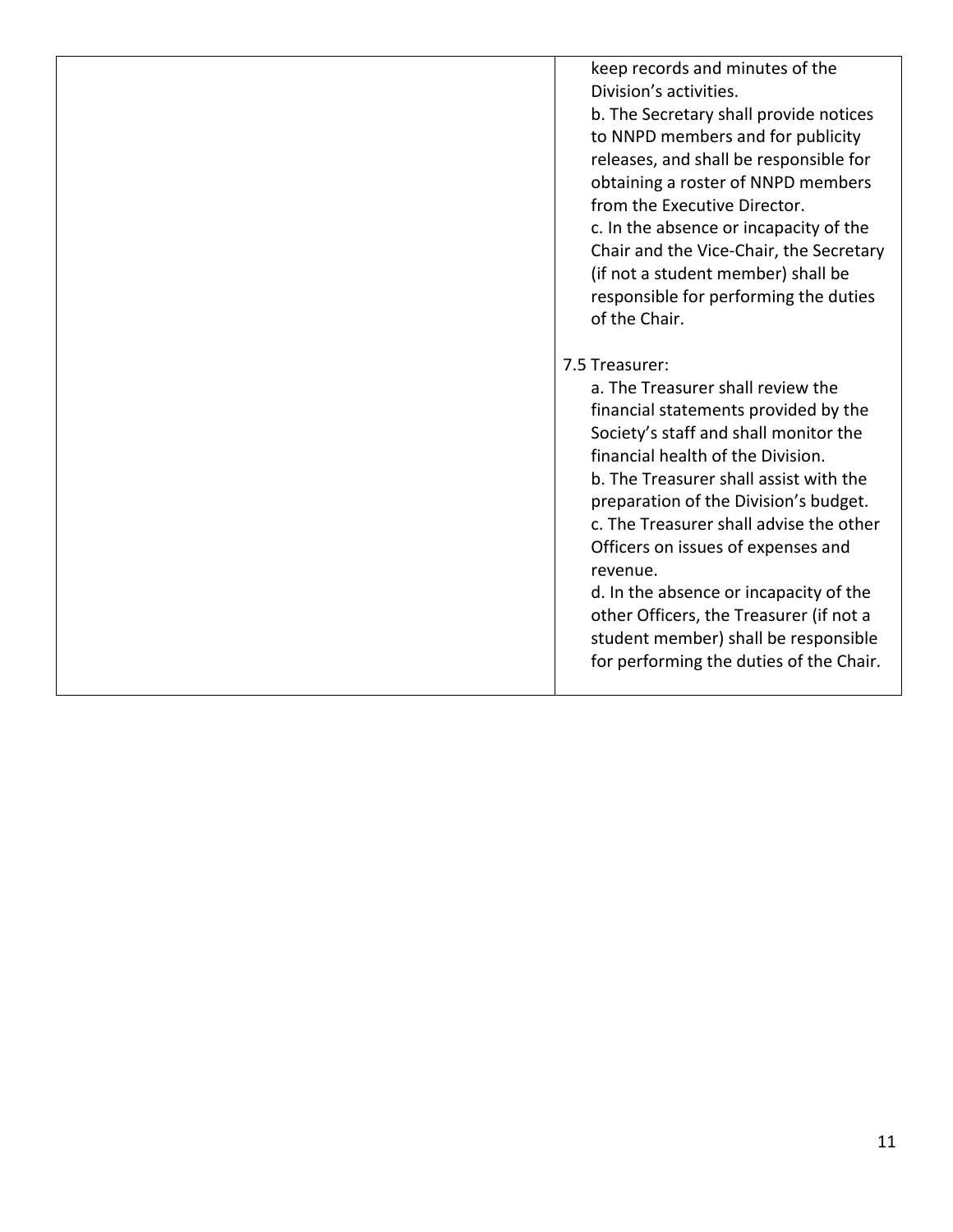<span id="page-11-0"></span>

| <b>Article B8 - Election and Eligibility</b>                                                                                                                                                                                                                                                                                                                                                                                                                                                                                                                                                                                                                                                                                                                                                                      | <b>R8 - Election and Eligibility</b> |
|-------------------------------------------------------------------------------------------------------------------------------------------------------------------------------------------------------------------------------------------------------------------------------------------------------------------------------------------------------------------------------------------------------------------------------------------------------------------------------------------------------------------------------------------------------------------------------------------------------------------------------------------------------------------------------------------------------------------------------------------------------------------------------------------------------------------|--------------------------------------|
| 8.1 The members of the NNPD Executive committee and the<br>Officers (except the Chair) shall be elected as specified in<br>Article B6.2 and B7.1 of these Bylaws, respectively.                                                                                                                                                                                                                                                                                                                                                                                                                                                                                                                                                                                                                                   |                                      |
| 8.2 Executive Committee members shall be Fellows, Members,<br>Student Members, Emeritus or Honorary Life Members of<br>the Society.                                                                                                                                                                                                                                                                                                                                                                                                                                                                                                                                                                                                                                                                               |                                      |
| 8.3 The Nominating Committee shall place in the hands of the<br>Secretary or Secretary-Treasurer and Executive Director no<br>later than the completion of the Winter Meeting (or seven<br>[7] months before the Annual Meeting for Divisions that<br>were unable to meet during the Winter Meeting) the<br>names of candidates for the Executive Committee and for<br>the NNPD Officers. The Executive Director shall prepare<br>and forward to each member of the NNPD a ballot<br>containing the nominations submitted by the Nominating<br>Committee, and others made by petition of not fewer than<br>ten (10) members of the Division, received in writing either<br>by the Nominating Committee or by the Secretary or<br>Secretary-Treasurer at least twenty-two (22) weeks before<br>the Annual Meeting. |                                      |
| 8.4 At least one candidate shall be named by the Nominating<br>Committee for each Executive Committee membership<br>expiring or vacated and for each elective office other than<br>the office of Chair, which will be filled by the Vice-Chair.<br>The ballot shall contain spaces for writing in additional<br>candidates.                                                                                                                                                                                                                                                                                                                                                                                                                                                                                       |                                      |
| 8.5 Ballots, in order to be counted, shall be completed as<br>instructed and shall be validated by the Executive Director<br>as having been received from a NNPD member in good<br>standing. The NNPD shall be responsive to future electronic<br>voting initiatives introduced by the Society, as appropriate.                                                                                                                                                                                                                                                                                                                                                                                                                                                                                                   |                                      |
| 8.6 Voting shall be by secret ballot under the general<br>procedure stipulated for voting and for handling the ballots<br>in the Bylaws and Rules of the Society. The Executive<br>Director shall declare elected to each position the<br>candidate receiving the most votes for that position. If a tie<br>occurs, the NNPD shall resolve the tie by a vote of the<br>members of the Executive Committee. The elected<br>candidates shall be installed and their terms of office shall                                                                                                                                                                                                                                                                                                                           |                                      |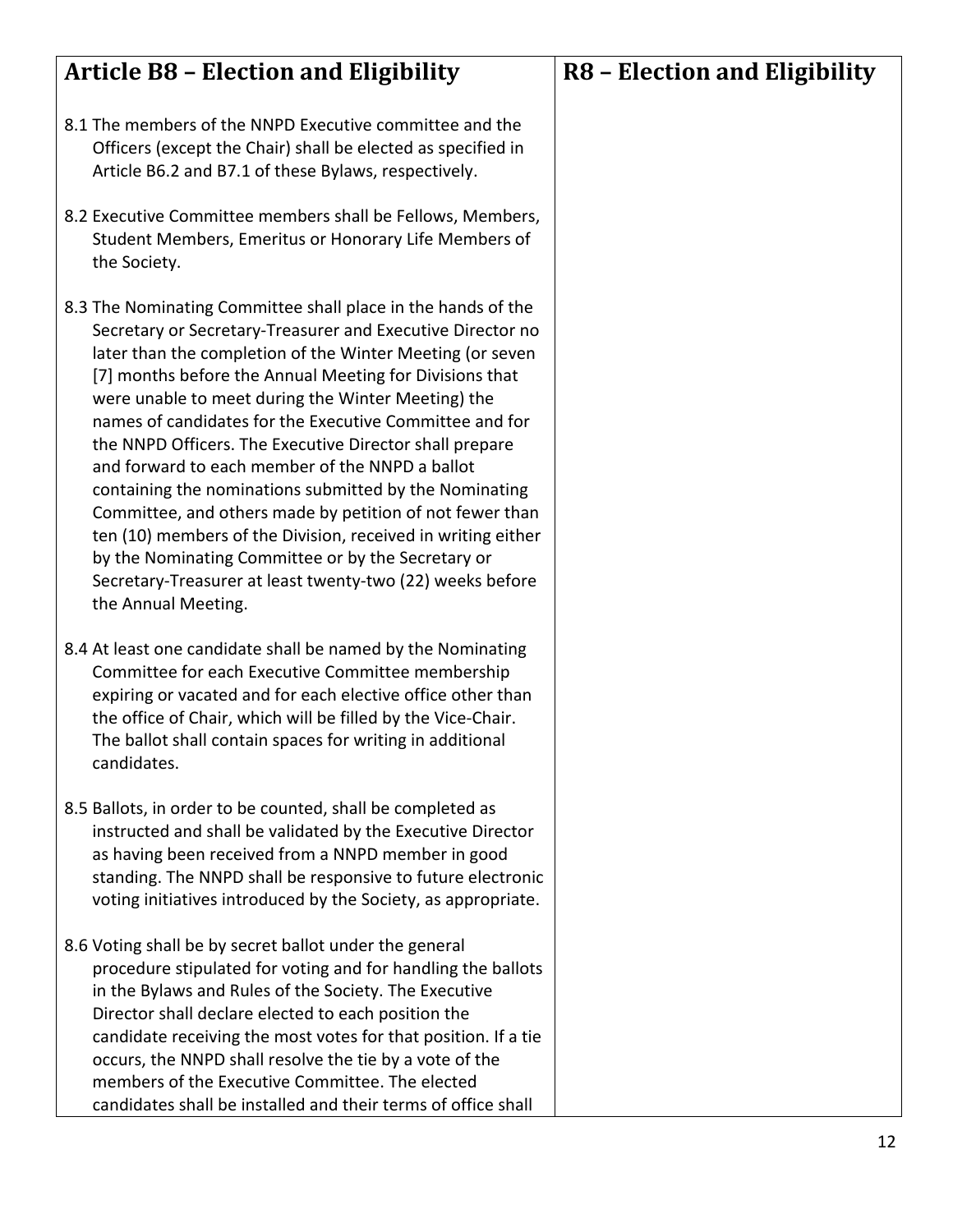| commence at the close of the Annual Meeting of the<br>Society.                                                                                                                                                                                                                                                                                                                                                                               |  |
|----------------------------------------------------------------------------------------------------------------------------------------------------------------------------------------------------------------------------------------------------------------------------------------------------------------------------------------------------------------------------------------------------------------------------------------------|--|
| 8.7 Members elected at large shall not be eligible for election<br>to more than two consecutive terms on the Executive<br>Committee, or more than two consecutive terms of office<br>as Secretary, Treasurer, or Secretary-Treasurer. After one<br>full term in office, the Chair shall automatically be<br>succeeded by the Vice-Chair. Except as provided in these<br>Bylaws, no member shall hold more than one office<br>simultaneously. |  |
| 8.8 No member shall be eligible for the office of Vice-<br>Chair/Chair-Elect until having served on the Executive<br>Committee in any capacity for at least one year except<br>during the initial year of the NNPD or in the event the office<br>of Chair is declared vacant.                                                                                                                                                                |  |
| 8.9 The retiring Chair shall not be eligible for election as Vice-<br>Chair/Chair-Elect for the term immediately succeeding the<br>term as Chair.                                                                                                                                                                                                                                                                                            |  |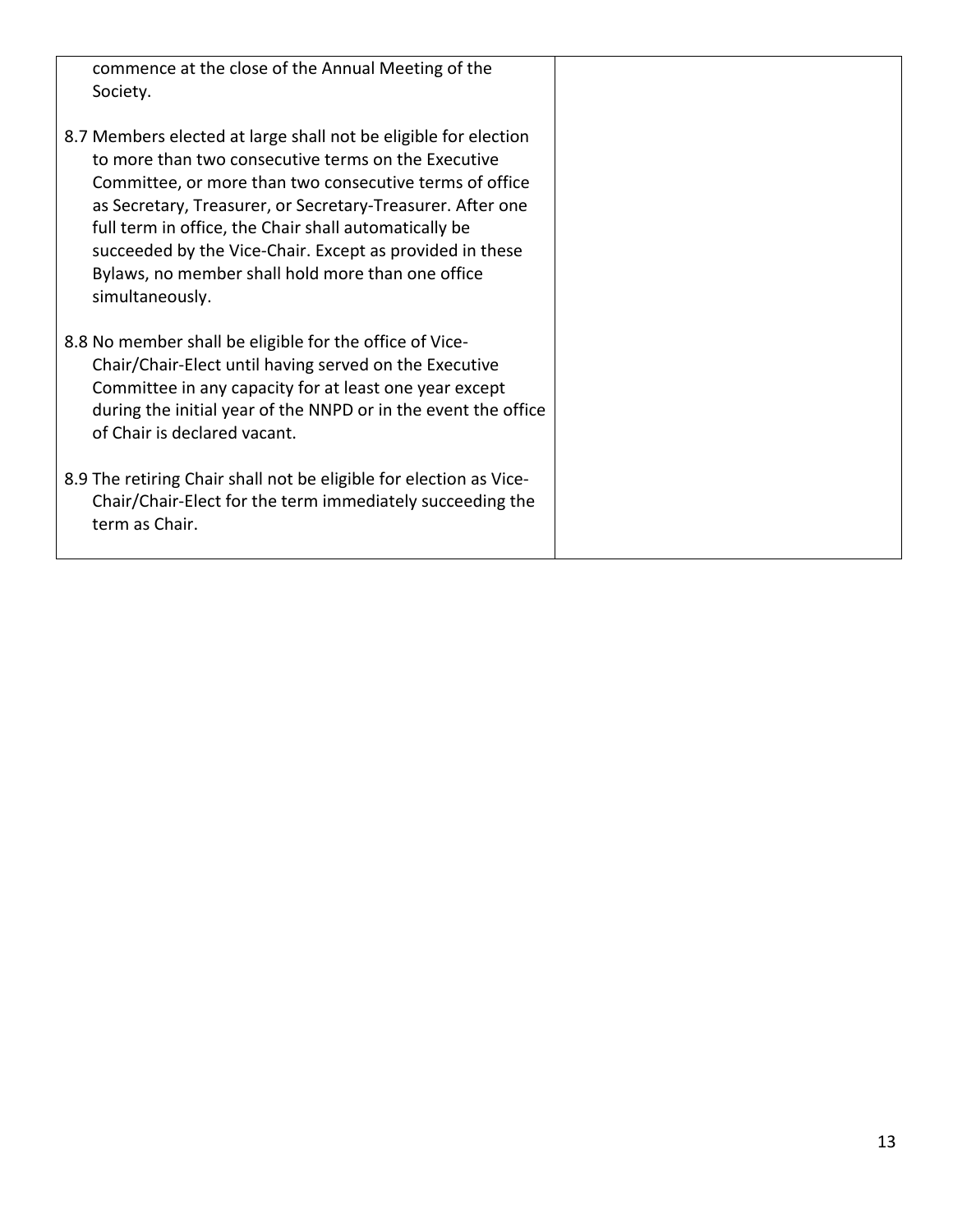## <span id="page-13-0"></span>**Article B9 – Standing and Special Committees**

- 9.1 NNPD may establish Standing and Special Committees.
- 9.2 A simple majority of the members of the committee shall constitute a quorum at all committee meetings.

## **R9 – Standing and Special Committees**

- 9.1 Standing and Special Committees: a. As part of the strategic planning process for the Division, the Vice-Chair shall, prior to assuming the office of Chair, submit for approval by the Executive Committee a succession plan, including the appointment or reappointment of Committee members and Committee Chairs, that strives to achieve a balance between continuity of experience and new members. b. The NNPD Chair may, at any time, appoint additional members to serve on a Standing or Special Committee for a term of up to four (4) years. c. With the approval (simple majority) of the Executive Committee, the NNPD Chair may remove the Committee Chair or any Executive Committee member from any Standing or Special Committee.
- 9.2 NNPD Standing Committees: a. Program Committee – composed of not fewer than five (5) members, including the Chair. The Chair of the Program Committee shall be appointed by the NNPD Chair for a term of four (4) years. The Program Committee is responsible for organizing technical sessions of interest to NNPD members at National Meetings and Topical Meetings. The Program Committee Chair shall be responsible for representing the NNPD at meetings of the Society National Program Committee. b. Membership Committee – composed

of not fewer than four (4) members, including the NNPD Liaison with the Society's Membership Committee and the Chair. The NNPD Chair is the Chair of the Membership Committee. The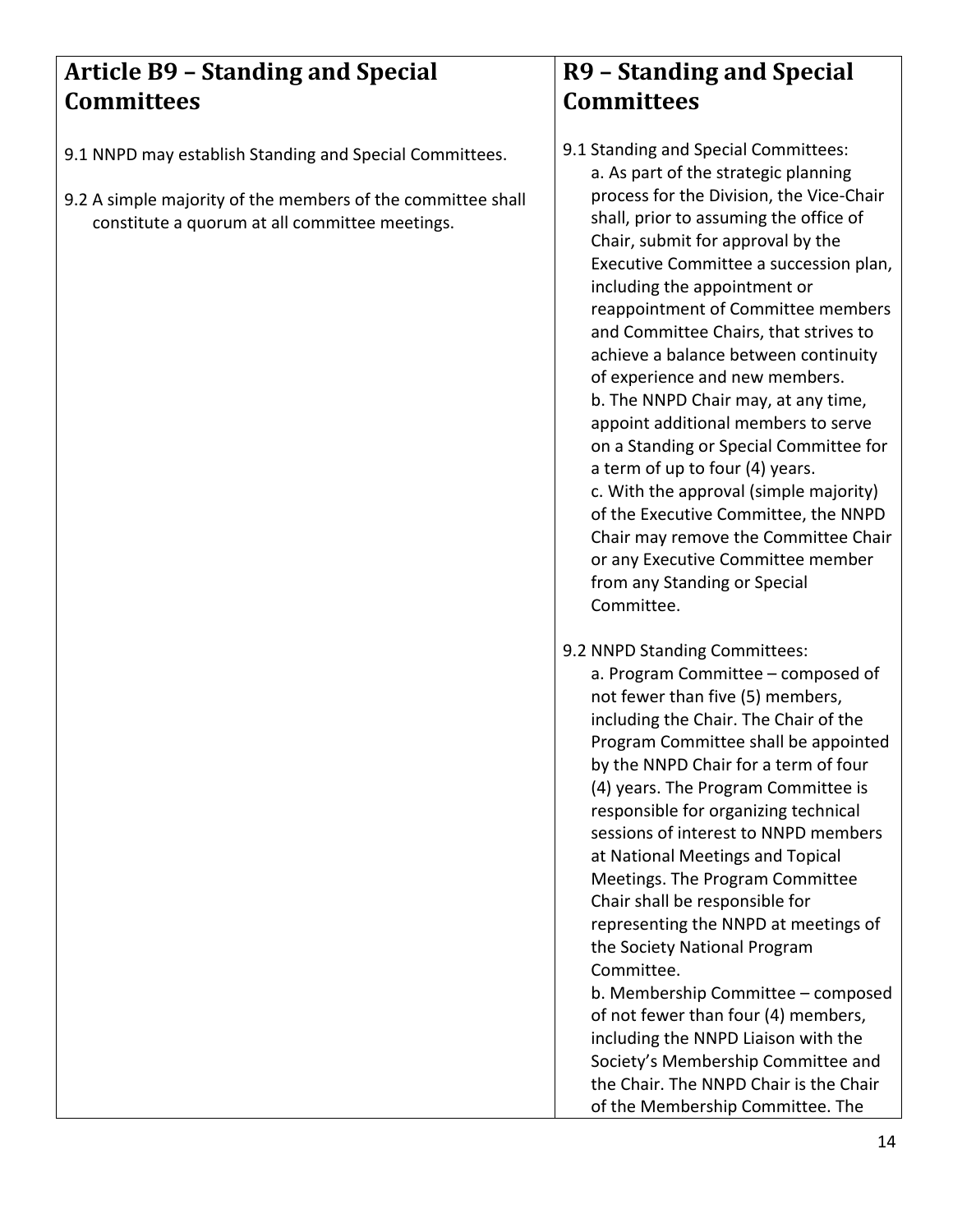Membership Committee is responsible for bringing the advantages of Society and NNPD membership to the attention of qualified candidates. c. Finance Committee – composed of not fewer than five (5) members, including the two (2) immediate past NNPD Treasurers and the Chair. The Chair of the Finance Committee is the NNPD Treasurer. The Finance Committee is responsible for ensuring the financial health of the NNPD and the most effective use of the Division's financial resources.

d. Honors and Awards – Composed of not fewer than four (4) members, including the Program Committee Chair and the Chair. The Honors and Awards Committee is responsible for stimulating the recognition of NNPD members, and for interacting with the Honors and Awards Committee of the Society.

e. Planning – Composed of not fewer than four (4) members including the Chair. The Chair is the NNPD Vice-Chair. The Planning Committee is responsible for annually developing a one-year tactical plan and a five-year strategic plan.

f. Newsletter and Publications – Composed of not fewer than four (4) members including the Secretary, Program Committee Chair, Vice-Chair and the Chair. The Newsletter and Publications Committee is responsible for publishing a semi-annual newsletter and at least one (1) non-meeting publication (e.g. an exceptional NNPD presentation in the Society's technical journals or an honoree's acceptance speech in Nuclear News) each year. g. Website – Composed of not fewer than three (3) members including the Secretary. The Chair is the Division Webmaster. The Website Committee is responsible for maintaining the NNPD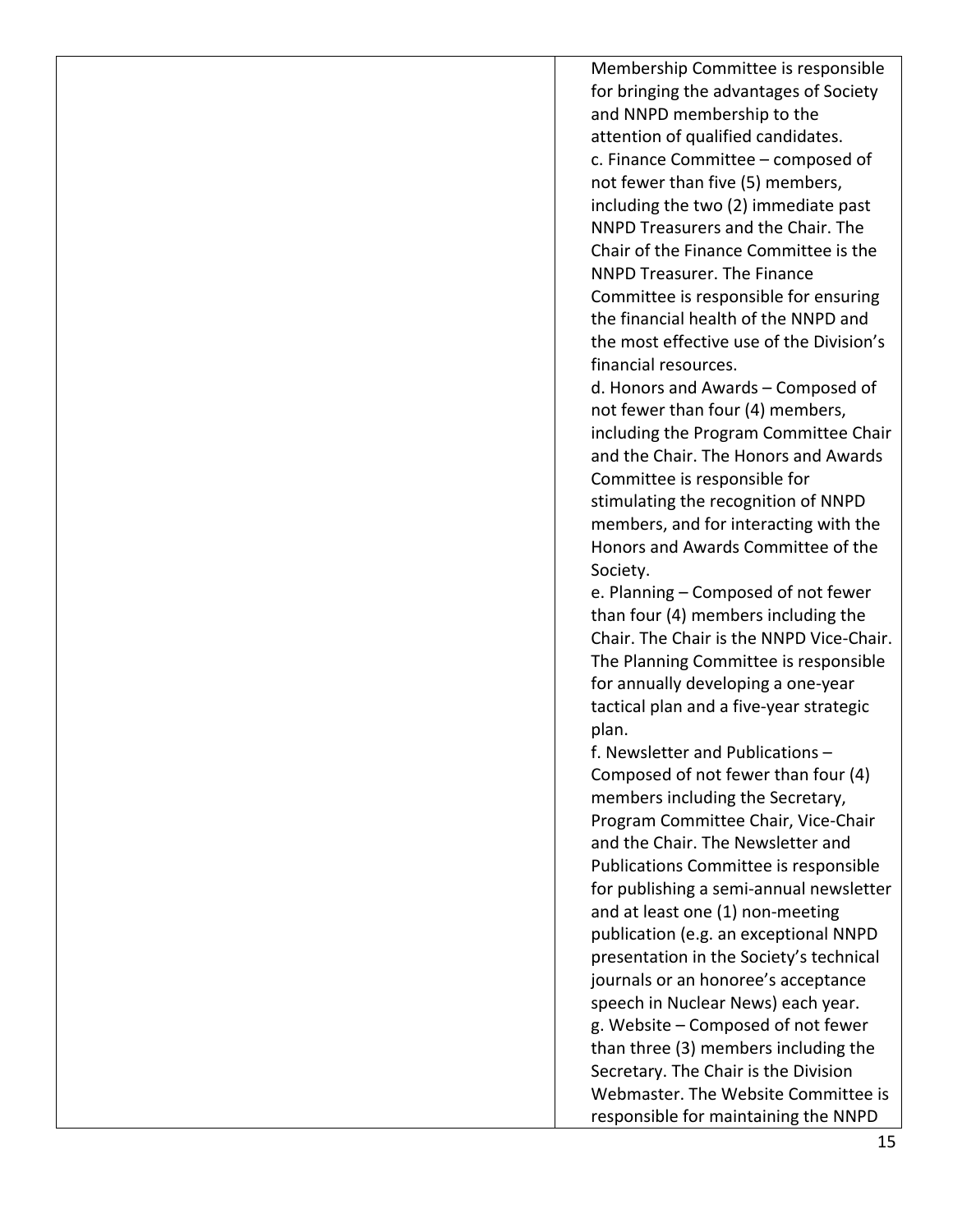governance and knowledge exchange among NNPD members. h. Students and Young Members – Composed of not fewer than four (4) members including the Liaison with the Young Member Group and the Vice-Chair. The Chair is appointed by the NNPD Chair for a term of four (4) years. The Students and Young Members Committee is responsible for coordinating NNPD support and activities related to students and young members (e.g., NNPD scholarship recipients, and student conference attendees), and related to the

transition from student to full member

status. 9.3 NNPD Special Committees: Special committees may be established from time-to-time by the Chair, subject to authorization by the Executive Committee. Special Committees shall be dissolved upon completion of the duties assigned to them. a. Nominating Committee – composed of not fewer than three (3) members, including the Committee Chair. The Committee Chair is the immediate past chair of the Division. The Nominating Committee is responsible for assembling a slate of candidates for elected offices that represents a broad

cross-section of the segments or

groups within the Division.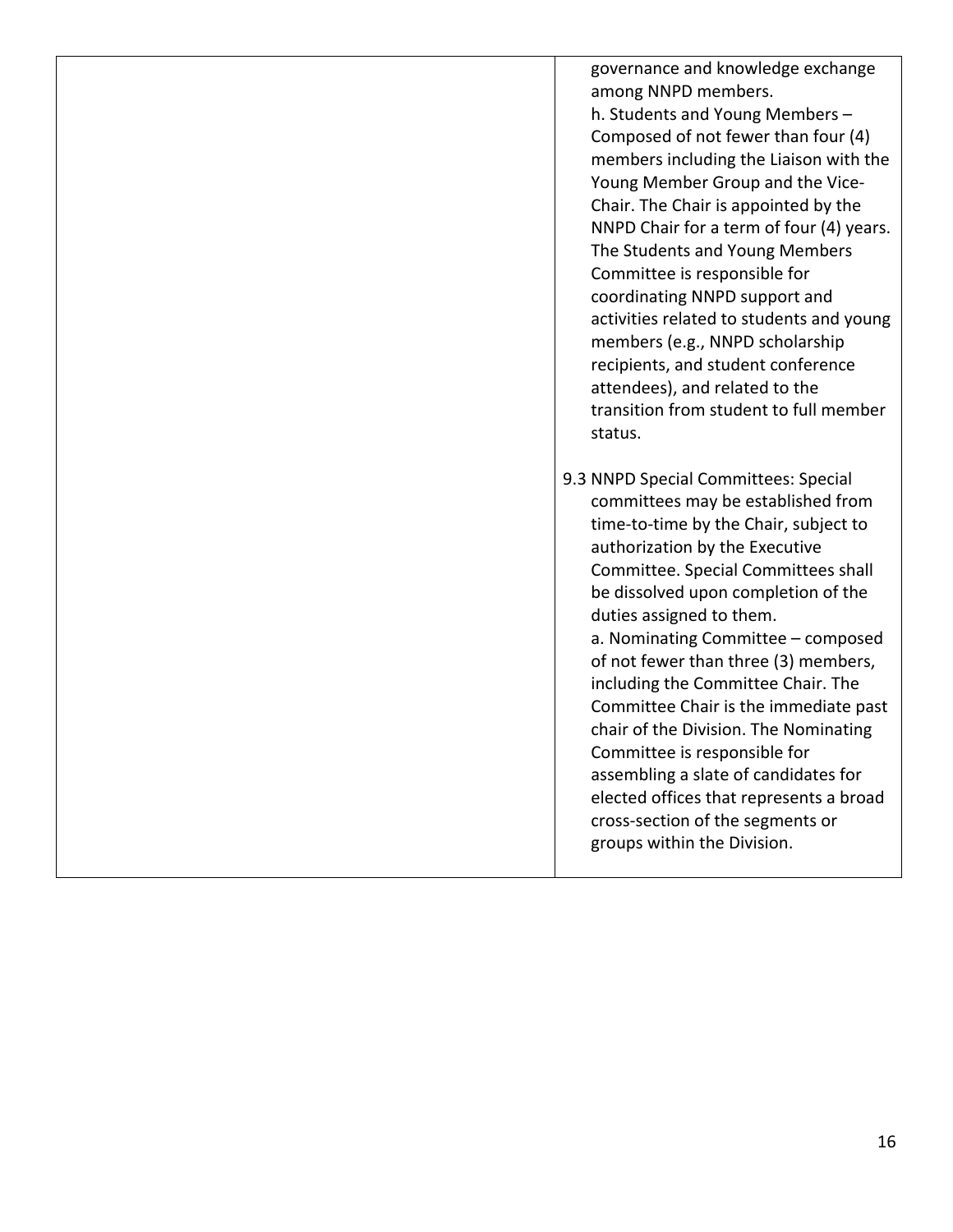<span id="page-16-0"></span>

| <b>Article B10 - Meetings</b>                                                                                                                                                                                                                                                                                                                                                                                                                                                                                                                                                                                                                                                                                                                                         | R <sub>10</sub> – Meetings |
|-----------------------------------------------------------------------------------------------------------------------------------------------------------------------------------------------------------------------------------------------------------------------------------------------------------------------------------------------------------------------------------------------------------------------------------------------------------------------------------------------------------------------------------------------------------------------------------------------------------------------------------------------------------------------------------------------------------------------------------------------------------------------|----------------------------|
| 10.1 Meetings of the NNPD shall be held as determined by the<br>Executive Committee, at times and places it shall designate.<br>If a business meeting is held, it shall be scheduled to<br>coincide with the Annual Meeting of the Society and shall<br>precede the annual reorganization of the NNPD Executive<br>Committee. The Secretary or Secretary-Treasurer shall mail<br>an advance notice of all intended meetings of the NNPD to<br>the Executive Director of the Society not less than six (6)<br>weeks before the date of that meeting. In addition, notices<br>of all meetings will be sent to the members of the NNPD<br>not less than six (6) weeks before the meeting. These<br>meetings are open to all members in good standing in the<br>Division. |                            |
| 10.2 A quorum for the transaction of business at all NNPD<br>meetings shall consist of fifteen (15) qualified voters or<br>twenty (20) percent of the qualified voters.                                                                                                                                                                                                                                                                                                                                                                                                                                                                                                                                                                                               |                            |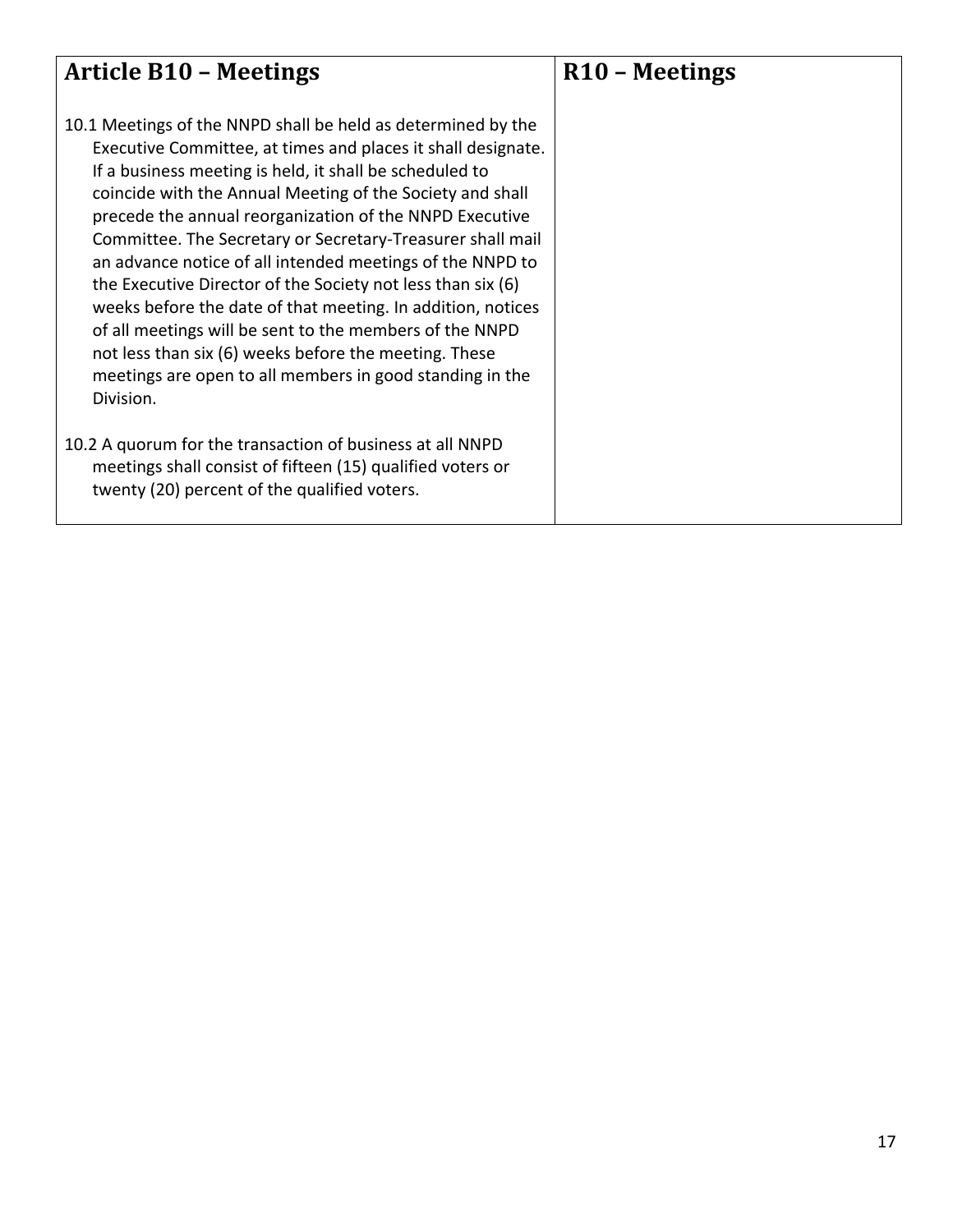## <span id="page-17-0"></span>**Article B11 – Amendments**

- 11.1 Amendments to these Bylaws may be proposed by the Chair of any Division, the Professional Divisions Committee, the Society Bylaws and Rules Committee, or the Society Board of Directors. Amendments must be of a nature that they can be applied equitably to all Divisions, in keeping with the intent of the Standard Bylaws. Upon approval of a simple majority of the Society's Executive Committee, the proposed amendment shall be forwarded to NNPD for comment. Comments should be filed with the Professional Divisions Committee Chair no later than forty-five (45) days prior to the next ANS national meeting. Further detailed procedures for approval of amendments to the Standard Bylaws are in the ANS Rule R18.9.1.
- 11.2 The Professional Divisions Committee shall notify all Divisions of approved amendments to the Standard Bylaws. NNPD shall be responsible for reviewing approved amendments to determine if corresponding changes to the Division's Rules are required.

#### **R11 – Amendments**

- 11.1 Comments filed by the NNPD on proposed Standard Bylaw amendments, which were forwarded to the Division, in accordance with B11.1, shall have received an affirmative vote by a simple majority of the NNPD Executive Committee.
- 11.2 Approved Amendments to the Standard Bylaws

a. When notified of an approved amendment to the Standard Bylaws, the Secretary shall obtain an updated copy of the NNPD Bylaws from the National Bylaws and Rules Committee, and prepare (if necessary) reconciling changes in the NNPD Rules for review and approval by the Executive Committee.

b. NNPD members shall be notified of the amended Bylaws by appropriate means, such as posting the amended Bylaws on the NNPD webpage or including a notice in the NNPD newsletter.

11.3 Amendments to NNPD Rules: a. Amendments to NNPD Rules may be proposed by any member of the NNPD Executive Committee during a Committee meeting and approved by a simple majority of the members present.

b. Amendments adopted by the Executive Committee shall be provided to the Society Bylaws and Rules Committee for review and endorsement.

c. The approved Rule amendment shall become effective upon being filed with the Executive Director of the Society. d. The Division Secretary shall be notify the Division membership of the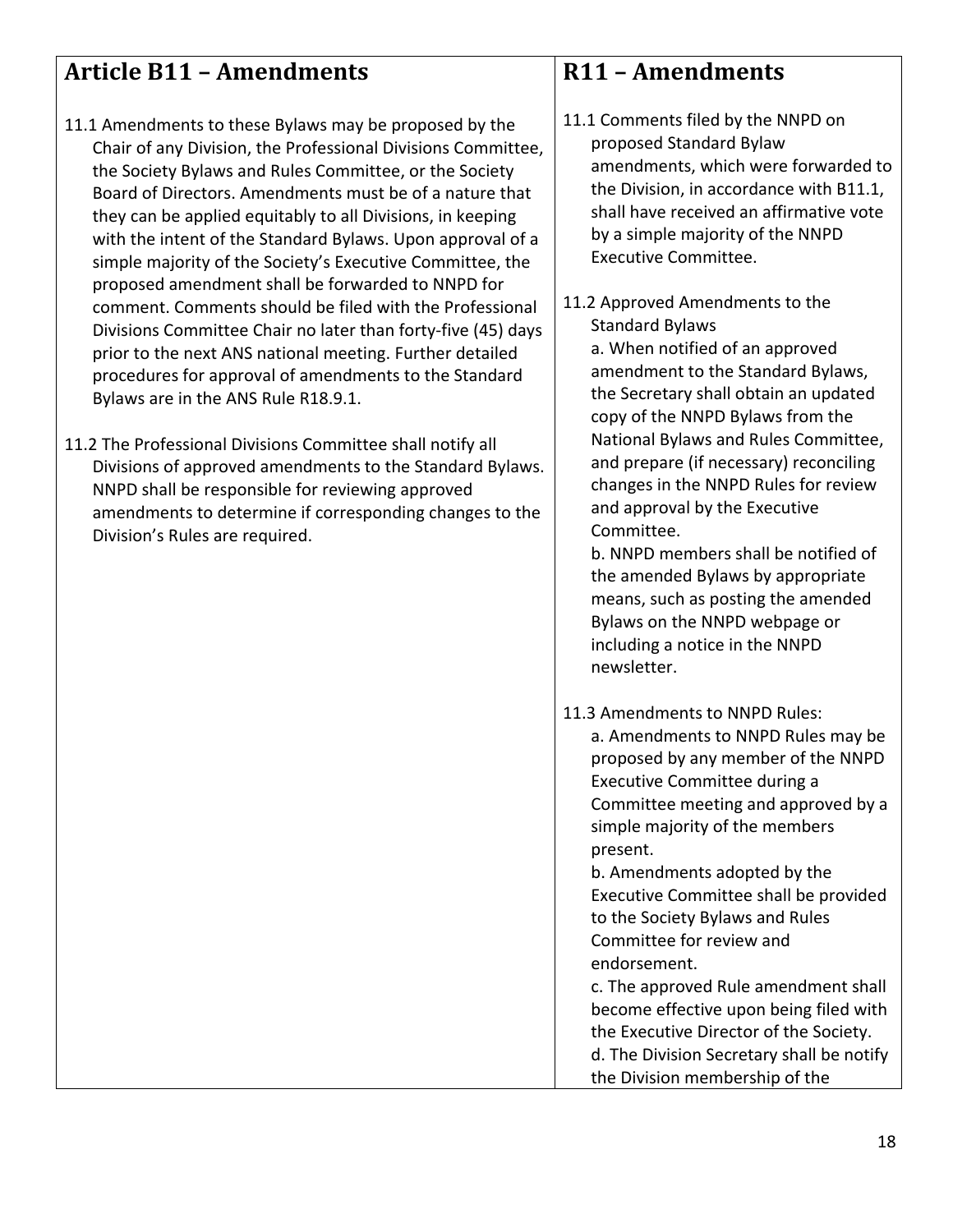|  | amended Rules in a printed or<br>electronic newsletter. |
|--|---------------------------------------------------------|
|--|---------------------------------------------------------|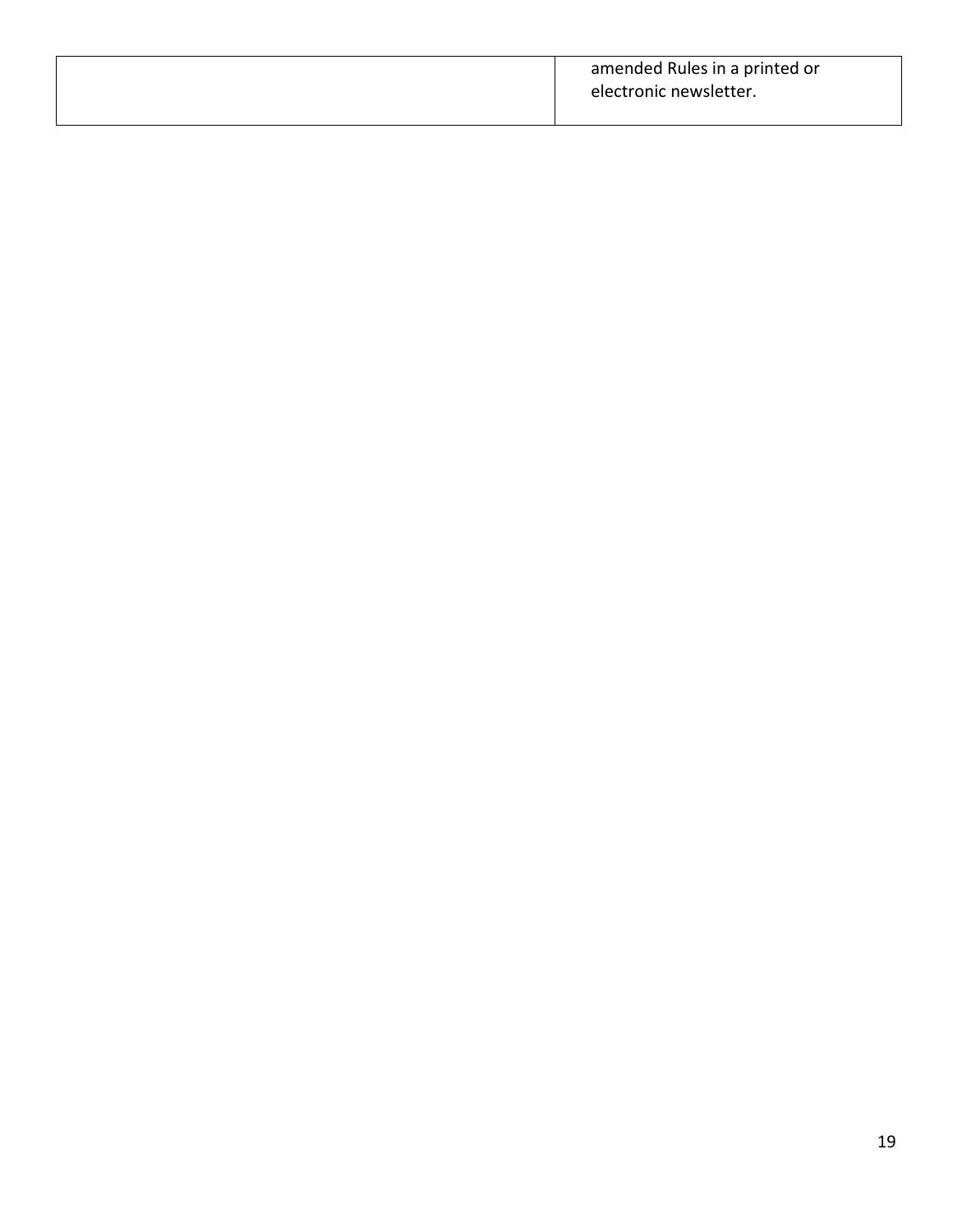#### <span id="page-19-0"></span>**Article B12 – Rules of Conduct** 12.1 In all procedural matters not covered by the Bylaws and Rules of the Division, Robert's Rules of Order, latest edition, shall be used as the authority for parliamentary procedures. **R12 – Rules of Conduct** 12.1 Electronic Voting – the Executive Committee, and other NNPD committees may conduct Division business using normal voting procedures at scheduled meetings or they may use electronic exchanges and voting. In order to properly transact committee business electronically, the following steps shall be followed. a. The Chair of the NNPD determines if an issue is to be considered and voted upon electronically. b. Documents or issues for comment and vote will be sent to the NNPD's listserv with a request to review and comment. c. Deadlines for comment and voting periods will be provided by the Chair.

in the minutes of the next face-to-face meeting of the NNPD for historical

Votes can be submitted during the comment period and must be received

members are required to reply to the listserv for all other members to review

d. Once the voting deadline has passed, the Chair will review the votes and inform NNPD members via listserv of the outcome of the vote. To be valid, all votes registered electronically shall have a quorum of NNPD members registering a vote. To pass, the vote must have a majority of the quorum of

e. Between ANS national meetings, issues that have successfully passed through the electronic comment and voting process will be considered approved and activity may commence in accordance with the approved item. f. Each electronic vote will be recorded

prior to the voting deadline. All

both comments and votes.

those registered.

record.